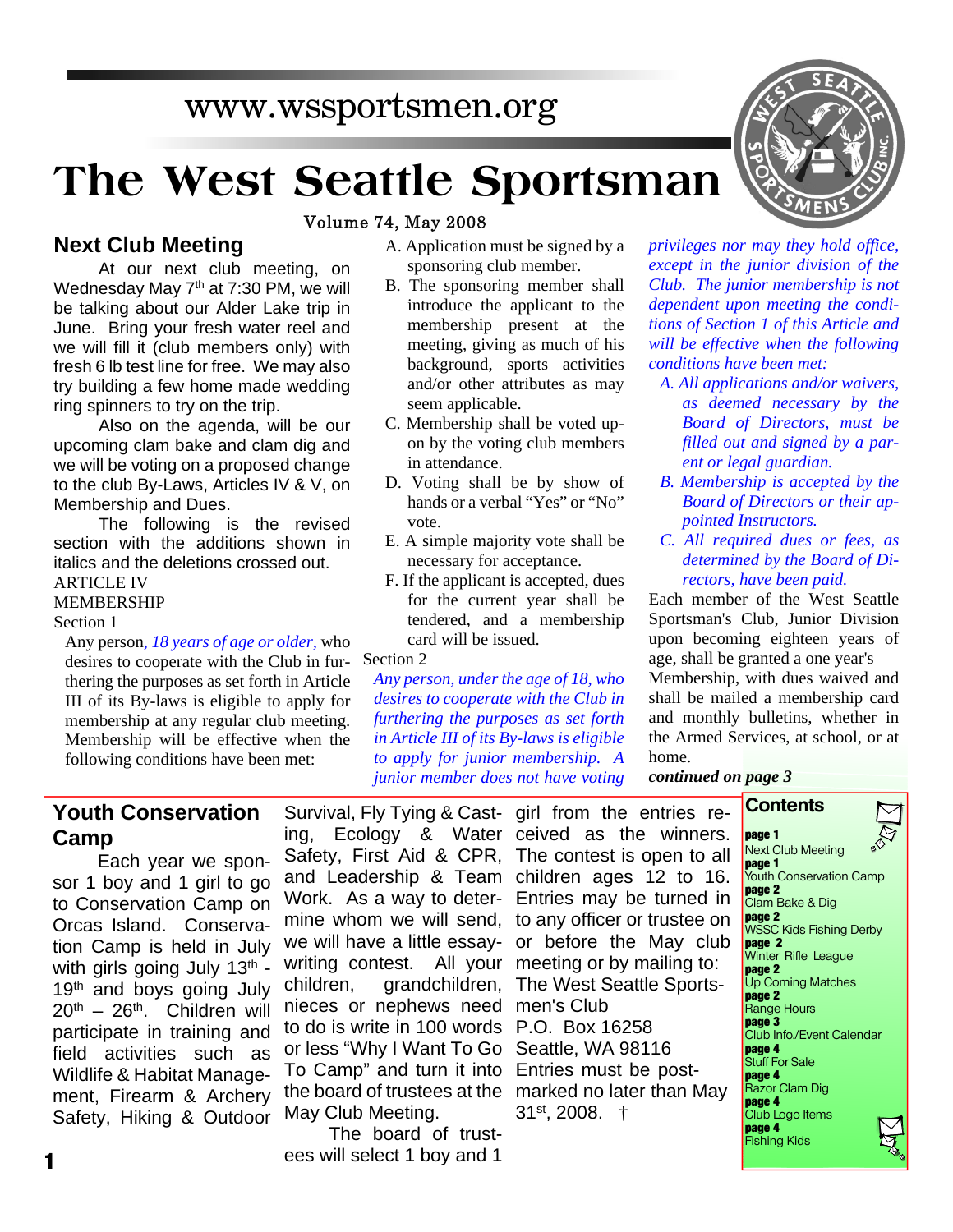### **Clam Bake and Dig**

Clam Bake at Lincoln Park, Shelter No. 5 (this is the one near the kids wading pool), on Wednesday June 4<sup>th</sup>. Appetizers will be served at 6 PM and Dinner at 7 PM. The price is \$8.00 per adult or two for \$15.00, ages 14 and under are free.

In order to make our Clam Bake as economical as possible we need to go out and dig clams. We will be doing this at Steve Patnodes place near Coyle and Dabob Bay on Hood Canal, Sunday June 1<sup>st</sup>. We will meet there at 8:00 AM at the boat ramp (for directions please call Steve Patnode 206-937-5233 or Jerry Mascio 206-937-3614 or see http://www.wssportsmen.org/Ste ves/index.htm). To get to the clamming area you will need to take a short boat ride and we will have a couple of boats to shuttle you out. It is best to bring a cell phone and call Jerry (206-719- 3528) or Greg at (206-818-4469)

if no one is at the boat ramp when you arrive. Some- body will come and get you and bring you to the clamming area. Bring waders or old clothes that you don't mind getting wet and dirty, life jackets for any kids you may bring and something to dig clams with (garden hand cultivators or rakes seem to work well).

We will be having our annual a weenie roast on the beach, so After clamming we usually have you may want to bring some for your party. †

> **WSSC Kid's Fishing Derby** Our annual Kid's Fishing Derby for the children in our community was another big success. The weather was spectacular and the kids (along with their parents, grandparents, aunts and uncles) all had a great time. The fish were biting and the sun was shining, what more can you ask



for? We had about 150 kids come by and try their luck in our fish pond. I'm quite sure every-



body that tried and wanted a fish got at least one.

A big thank you to all who volunteered to help at this event. I believe those that volunteered all had a good time. Here are some pictures from the event. †



### **Winter Rifle League**

The Puget Sound Riflemen's Association winter league concluded on March 25<sup>th</sup>. We had three teams, comprised of 20 individuals, from our club entered in the league. The league had a total of 60 shooters formed into 10 teams. The "West Seattle #1" team ended the season in a tie for 1<sup>st</sup> place. A tie-breaker match was held and "West Seattle #1" teem came out victorious.

For individual awards Tim Mar won High Junior and High Master with an average of 375.545. Weekly high and or individual awards were also won by the following club shooters: Tim Mar, Kevin Baird, Ronni Oberloh, Ross Johnson, Cam Robison, Mark Korvas, Bob Myers, C.J. Thayers, *continued on page 3*

**Range Hours and Activity** Monday - Small Bore - 6 PM Tuesday - Spring Pistol League Wednesday - Juniors - Call Fred Burr at 206-935-4883 for information. Cost: Adult members \$2.00, nonmembers \$4.00, Juniors \$1.00.

### **Up coming Small bore & Air Matches**

| June 1    | Tacoma   | Schützenfest / NRA 3-P          |
|-----------|----------|---------------------------------|
| Jun 7-8   | Tacoma   | Koehler Memorial prone          |
| Jun 28-29 | Puyallup | <b>NRA 3-Position Regional</b>  |
| Aug 22-24 | Tacoma   | State Smallbore Internatio      |
| Sep 6     | Puyallup | State 4-H Championship          |
| Sep 6-7   | Tacoma   | <b>State Conventional Prone</b> |
| Sep 27-28 | Tacoma   | Schützenfest / Outdoor In       |
| Oct 4-5   | Olympia  | NRA Coach School (Rifle)        |
|           |          |                                 |

| June 1    | Tacoma   | Schützenfest / NRA 3-P Championship       |
|-----------|----------|-------------------------------------------|
| Jun 7-8   | Tacoma   | Koehler Memorial prone                    |
| Jun 28-29 | Puyallup | NRA 3-Position Regional                   |
| Aug 22-24 | Tacoma   | State Smallbore International Camp        |
| Sep 6     | Puyallup | State 4-H Championship                    |
| Sep 6-7   | Tacoma   | State Conventional Prone Championship     |
| Sep 27-28 | Tacoma   | Schützenfest / Outdoor Int'l Championship |
| Oct 4-5   | Olympia  | NRA Coach School (Rifle)                  |
|           |          |                                           |

Volume 74, May 2008

**2** www.wssportsmen.org The West Seattle Sportsman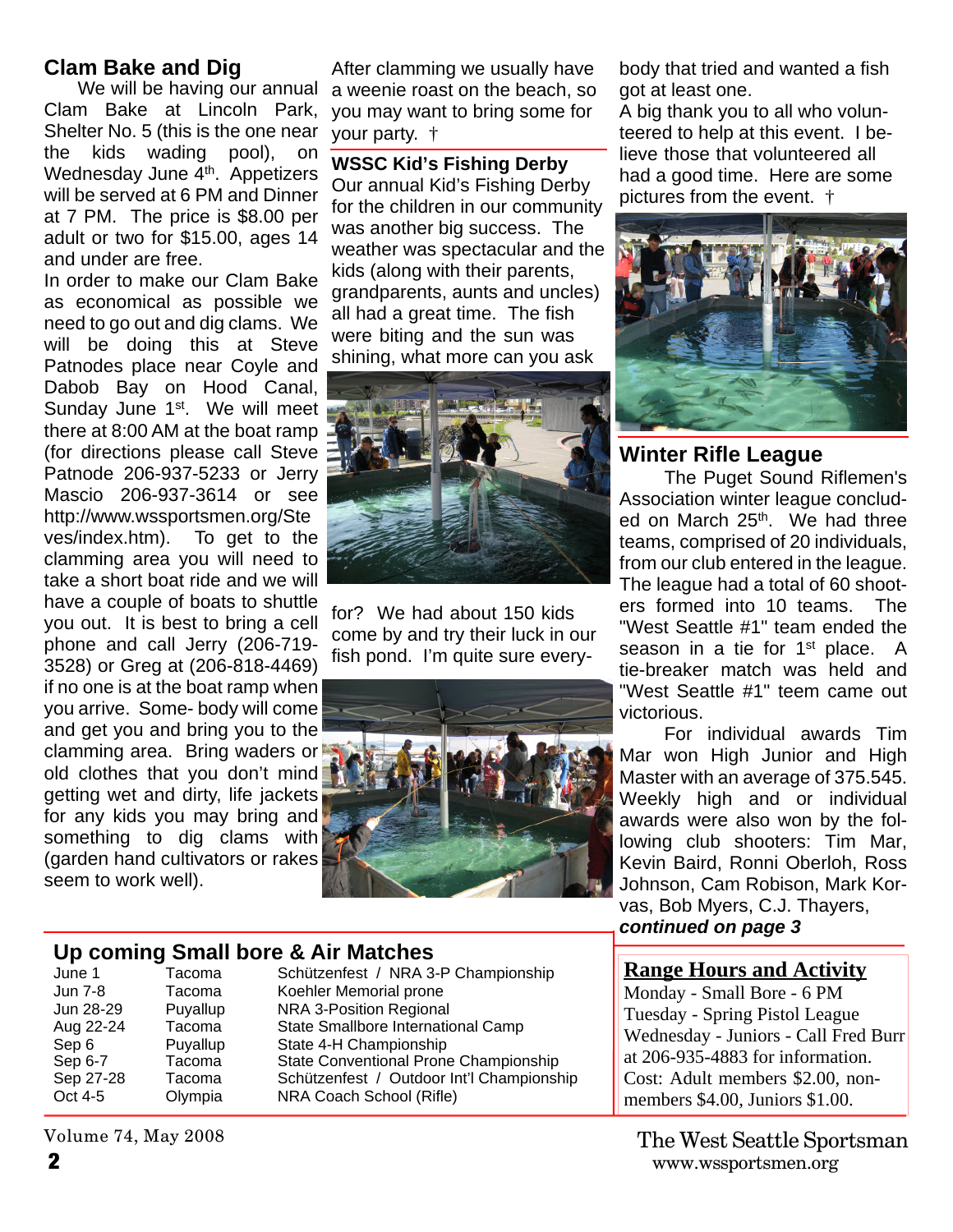### **The West Seattle Sportsman's Club Sponsors of the Roger Dahl Rifle Training Range**

| <b>OFFICERS</b>            |              | <b>TRUSTEES</b> |                                     | <b>LIFE TIME MEMBERS</b> |  |
|----------------------------|--------------|-----------------|-------------------------------------|--------------------------|--|
| President – Greg Boyd      | 206-965-9629 | Steve Loo       |                                     | Fred Burr                |  |
| Vice Pres. – Roz Mascio    | 206-937-3614 | Jerry Mascio    | 206-937-3614                        | Ernie Frey               |  |
| Secretary – Tony Olszewski | 425-226-5643 | Cam Robison     | 206-431-8337                        | <b>Frank Novito</b>      |  |
| Treasurer – Fred Burr      | 206-935-4883 |                 |                                     |                          |  |
| Rec. Sec. – Richard George |              |                 | Contact us at: info@wssportsmen.org |                          |  |

#### *Next Club Meeting continued from Page 1* Section 3

*Any person who desires to join the Club only for specific events is eligible to apply for limited membership. A limited member does not have voting privileges nor may they hold office. The limited membership is not dependent upon meeting the conditions of Section 1 of this Article and will be effective when the following conditions have been met:*

- *A. All applications and/or waivers, as deemed necessary by the Board of Directors, must be filled out and signed by the applicant or, if under 18 years of age, by their parent or legal guardian.*
- *B. Membership is accepted by the Board of Directors or their appointed Instructors or Range Officers.*
- *C. All required dues or fees, as determined by the Board of Directors, have been paid.*

*A limited membership may be refused or revoked at any time and for any reason, without regard to the provisions of Article VII, by any of the following persons: a Section 2 Club appointed Range Officer; a Club appointed Instructor; a Club appointed Event Director; or any member of the Board of Directors.*

*A person who has already applied for membership per Section 1 of this Article and whose application has not yet been accepted or denied, will be enrolled as a limited member provided they have met the requirements of this Section. Dues listed in Article V, if submitted with their application, will be in lieu of the dues or fees listed in sub section C of this Section.*

ARTICLE V MEMBERS' DUES Section 1

www.wssportsmen.org Section 5 and Section 5 and 3 and 3 and 3 and 3 and 3 and 3 and 3 and 3 and 3 and 3 and 3 and 3 and 3 and 3 and 3 and 3 and 3 and 3 and 3 and 3 and 3 and 3 and 3 and 3 and 3 and 3 and 3 and 3 and 3 and The West Seattle Sportsman

The annual dues for each Member shall be *established at any Regular Meeting of the Club or at any Special Meeting called for this purpose, by a two-thirds vote of the members in good standing present and voting, provided notice of the proposed action has been given at the previous regular meeting and a minimum of two weeks has elapsed before such voting takes place,* Section 6 *and each member has been provided with a copy of the proposed dues. Dues* are payable not later than February 1 *of the current year.*

#### Section<sub>2</sub>

Any new after April 30 and before July 1 shall pay \$18.00 dues for the balance of the year. Section 3

Any new member affiliating with the Club after June 30 and before October 1 pay \$12.00 dues for the balance year.

#### Section 4

Any new Member affiliating with the Club after September 30 shall pay \$6.00 due for the balance of the year.

*Any new member affiliating with the Club shall pay the remainder of the first year's dues pro-rated per the following schedule:*

*Jan 1 - April 30: 100% May 1 - June 30: 75%*

*July 1 - September 30: 50%*

*October 1 – December 31: 25%. Section 3*

*The Board of Directors shall determine dues and fees for junior memberships and limited memberships.* Section 7 *4*

Any member who becomes arrears in his dues shall be notified in writing of his delinquency and be dropped from the membership at the next regularly scheduled meeting of the Board of Directors. Reinstatement of said members will require full payment of all delinquent dues. Section 5

A new member is hereby defined as a person who has not previously held a regularly paid membership in the Club. The date the candidate is voted membership shall be considered the date of joining the Club.

*Deleted May 1, 1996*. †

### **Events Calendar**

May 7<sup>th</sup> - Club Meeting May 17<sup>th</sup> - Fishing Kids Event May 21<sup>st</sup> - Board Meeting Jun 1st - Clam Dig Jun 4th - Clam Bake Jun 13<sup>th</sup>-15<sup>th</sup> - Freshwater fishing trip to Alder Lake

If you have any ideas for programs to have at the club meetings or any good outing ideas let one of the Officers or Trustees know. You may contact us at: info@wssportsmen.org

### *Winter rifle league continued from page 2*

Gary Moseley, Douglas Crawford, Reid Garton, Mike Thayer, Kelli Moseley, Rolf Erickson, Howard Baird, Matthew Thayer and Bob Golden Sr. Rolf Erickson won High Marksman in Prone and Sitting, Ronni Oberloh won High Master in Standing and Tim Mar won over all high in Kneeling. Congratulations to all!

Volume 74, May 2008